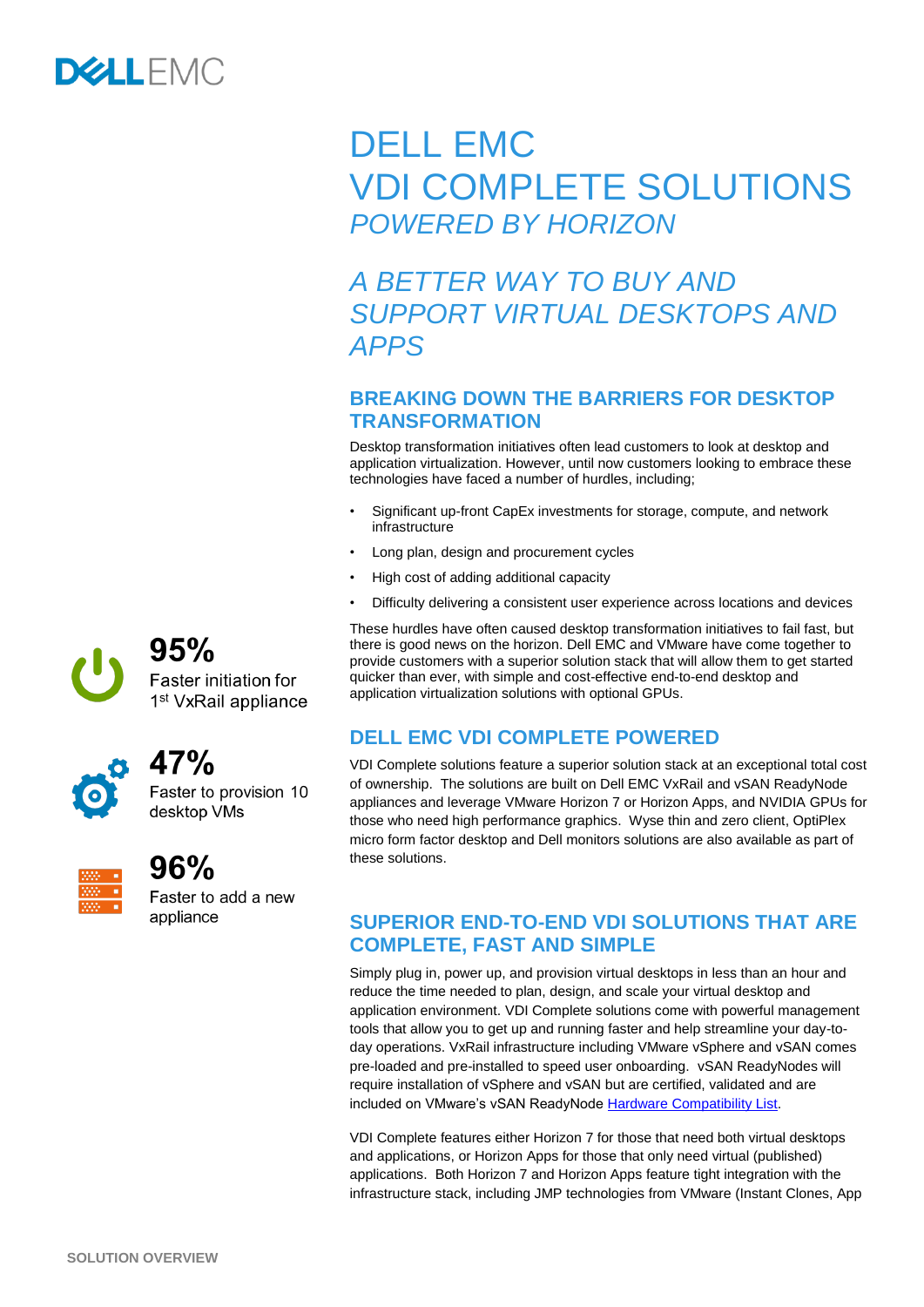Volumes and User Environment Manager). This allows you to create and destroy fully customized desktops and RDS hosts in seconds – enabling you to deliver Justin-Time desktops and applications that bring speed, scale, savings, and simplicity to desktop and app delivery. Experience no hassle, zero downtime updates for your desktop, apps and infrastructure.

#### **SUPERIOR GRAPHICS-ACCELERATED USER EXPERIENCES FOR ALL USE CASES**

Powered by NVIDIA GRID technology, VDI Complete allows you to tap the power of virtualized graphics to deliver a rich immersive experience that enables everyone from office workers to mobile professionals to designers be more productive $\delta$ . Through flexible allocations of graphics horsepower, greater system performance by offloading graphics processing, and the freedom to scale graphics resources ondemand at a predictable per price per seat, VDI Complete powered by NVIDIA GRID enables you to deliver TCO optimized high-performance user experiences. From graphics-accelerated productivity applications running on Windows 10 to workstation grade desktops running professional CAD/CAM applications, you can now deliver the user experiences that your employees demand and need to be productive while better managing costs and driving greater business agility.

Horizon virtualized desktops and applications virtualization with optional virtualized graphics

**VxRail and vSAN ReadyNode** appliances



Wyse thin and mobile clients **OptiPlex micro PCs Monitors and PCaaS** 

## **EXCEPTIONAL TOTAL-COST-OF-OWNERSHIP (TCO) ALLOWS YOU TO START AND MANAGE FOR LESS**

You can get started with these new all-in-one on premises configurations for as low as \$11 per user per month for Horizon 7, or \$7 per hosted session for Horizon Apps. Additionally, take advantage of Dell EMC's Flexible Consumption Model take advantage of the Dell EMC [Flexible Consumption](https://www.dellemc.com/en-us/flexibleconsumption/index.htm) Model from [Dell Financial](https://dfs.dell.com/Pages/DFSHomePage.aspx)  [Services](https://dfs.dell.com/Pages/DFSHomePage.aspx) with multiple leasing and monthly financing options that allow you to start small and predictably pay as you grow. to best meet your budget needs. And enjoy significant savings on end-to-end solutions (infrastructure, software and endpoints) versus buying a-la-carte.

What's more, with VDI Complete you have the ability to build or buy your optimized solution. "Build" allows you to customize your solution by leveraging Dell EMC vSAN ReadyNodes with VMware Horizon and Dell endpoints to tailor your bill of materials to best meet the needs of your organization. With "buy" you can take advantage of Dell EMC VxRail hyper-converged appliance together with VMware Horizon virtual desktops and apps and Dell thin clients in a pre-configured, highlyintegrated solution that is optimized to deliver enhanced performance, unbeatable simplicity and improved ROI.

Regardless of whether you build or buy, or what option is right for you, with VDI Complete, you can start small and predictably pay as you grow.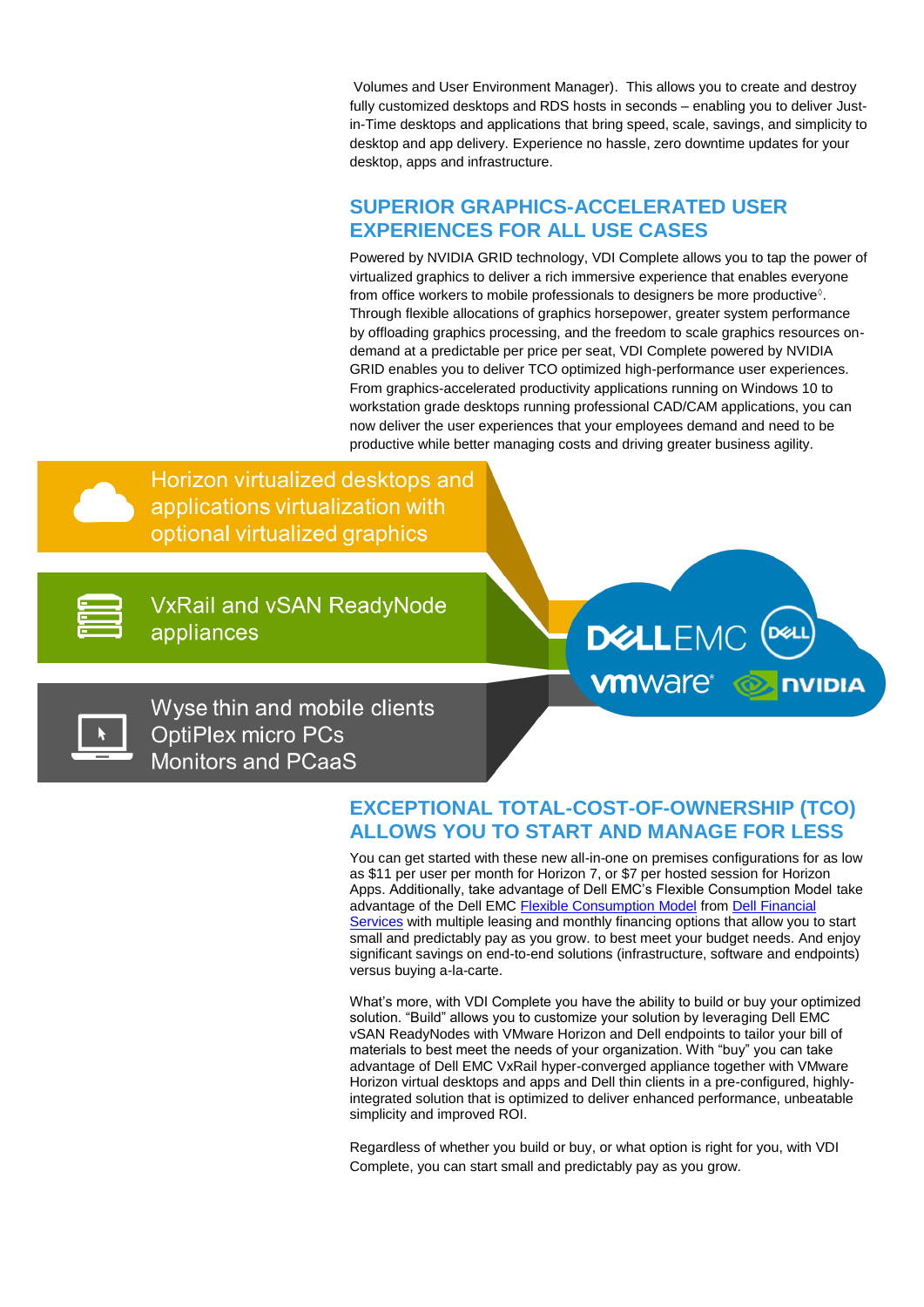| <b>Point in the complete Columns Transfer Figures in Motion in the columns of the Transfer of the Columns of the T</b> |                                                                                                                                                                                         |                                                                                                                               |                                                                                                                                                                                                                                                                                                          |                                                                                                                       |                                                                                                                               |                                                                                                                                                                                                                                                                                             |                                                                                                                                  |  |
|------------------------------------------------------------------------------------------------------------------------|-----------------------------------------------------------------------------------------------------------------------------------------------------------------------------------------|-------------------------------------------------------------------------------------------------------------------------------|----------------------------------------------------------------------------------------------------------------------------------------------------------------------------------------------------------------------------------------------------------------------------------------------------------|-----------------------------------------------------------------------------------------------------------------------|-------------------------------------------------------------------------------------------------------------------------------|---------------------------------------------------------------------------------------------------------------------------------------------------------------------------------------------------------------------------------------------------------------------------------------------|----------------------------------------------------------------------------------------------------------------------------------|--|
|                                                                                                                        | <b>BUILD</b><br>with Validated Solutions on<br><b>Dell EMC vSAN ReadvNode</b>                                                                                                           |                                                                                                                               |                                                                                                                                                                                                                                                                                                          | <b>BUY</b><br><b>Turn-key Solutions on</b><br><b>Dell EMC VxRail</b>                                                  |                                                                                                                               |                                                                                                                                                                                                                                                                                             |                                                                                                                                  |  |
| Configuration                                                                                                          | Horizon Essentials <sup>1</sup>                                                                                                                                                         | Horizon Expanded*                                                                                                             | Horizon with<br>Graphics <sup>®</sup>                                                                                                                                                                                                                                                                    | Horizon Essentials*                                                                                                   | Horizon Expanded*                                                                                                             | Horizon with<br>Graphics                                                                                                                                                                                                                                                                    | <b>Horizon Starter*</b>                                                                                                          |  |
|                                                                                                                        | <b>ENTERPRISE/COMMERCIAL-Large footprint</b>                                                                                                                                            |                                                                                                                               |                                                                                                                                                                                                                                                                                                          |                                                                                                                       |                                                                                                                               |                                                                                                                                                                                                                                                                                             |                                                                                                                                  |  |
|                                                                                                                        | PowerEdge R630                                                                                                                                                                          | PowerEdge R730                                                                                                                | PowerEdge R730                                                                                                                                                                                                                                                                                           | <b>VxRail E Series</b>                                                                                                | <b>VxRail V Series</b>                                                                                                        | <b>VxRail V Series</b>                                                                                                                                                                                                                                                                      | <b>VxRail E Series</b>                                                                                                           |  |
| <b>Hardware</b>                                                                                                        | *2 x Intel 2660 processors<br>+384 GB RAM<br>*2 x 400GB SSD<br>*4 x 1.2TB HDD<br>*4 Nodes<br>*Standard 3 Year Support                                                                   | *2 x Intel 2698 processors<br>+512 GB RAM<br>*2 x 800GB SSD<br>$-6 \times 1.2$ TB HDD<br>*4 Nodes<br>*Standard 3 Year Support | *2 x Intel 2698 processors<br>+512 GB RAM<br>*2 x 800GB SSD<br>+6 x 1.2TB HDD<br>•1 Node<br>(For full cluster, multiply by 4)<br>Single node can be added to<br>existing cluster<br>*2 x Tesla M10 card <sup>®</sup><br>NVIDIA GRID software must be<br>purchased separately<br>*Standard 3 Year Support | *2 x Intel 2660 processors<br>+384 GB RAM<br>*2 x 400GB SSD<br>*4 x 1.2TB HDD<br>*4 Nodes<br>*Standard 3 Year Support | *2 x Intel 2698 processors<br>+512 GB RAM<br>*2 x 800GB SSD<br>$-6 \times 1.2$ TB HDD<br>*4 Nodes<br>•Standard 3 Year Support | *2 x Intel 2698 processors<br>+512 GB RAM<br>*2 x 800GB SSD<br>+6 x 1.2TB HDD<br>•1 Node<br>(For full cluster, multiply by 4)<br>Single node can be added to<br>existing cluster<br>*2 x Tesla M10 card<br>NVIDIA GRID software must be<br>purchased separately<br>*Standard 3 Year Support | +1 x Intel 2609 processors<br>•128 GB RAM<br>•1 x 400GB SSD<br>$\cdot 2 \times 2$ TB HDD<br>+3 Nodes<br>•Standard 1 Year Support |  |
| <b>Horizon Software</b><br>(Dell OEM Products)                                                                         | <b>VMware Horizon</b><br><b>Advanced Edition</b><br>Named user licensing<br>*Standard 3 Year Support                                                                                    | <b>VMware Horizon</b><br><b>Enterprise Edition</b><br>•Named user licensing<br>•Standard 3 Year Support                       | <b>VMware Horizon</b><br><b>Advanced Edition</b><br>Named user licensing<br>*Standard 3 Year Support                                                                                                                                                                                                     | <b>VMware Horizon</b><br><b>Advanced Edition</b><br>·Named user licensing<br>*Standard 3 Year Support                 | <b>VMware Horizon</b><br><b>Enterprise Edition</b><br>•Named user licensing<br>*Standard 3 Year Support                       | <b>VMware Horizon</b><br><b>Advanced Edition</b><br>Named user licensing<br>*Standard 3 Year Support                                                                                                                                                                                        | <b>VMware Horizon</b><br><b>Advanced Edition</b><br>.Named user licensing<br>*Standard 3 Year Support                            |  |
| Price/ Month**<br>(varies with total # of users)                                                                       | <b>Starting at</b><br>\$11 per user<br>[price assumes 600 users]                                                                                                                        | <b>Starting at</b><br>\$14 per user<br>[price assumes 800 users]                                                              | <b>Starting at</b><br>\$22 per user<br>[price assumes 64 users] <sup>c</sup>                                                                                                                                                                                                                             | <b>Starting at</b><br>\$14 per user<br>[price assumes 600 users]                                                      | <b>Starting at</b><br>\$18 per user<br>[price assumes 800 users]                                                              | <b>Starting at</b><br>\$35 per user<br>[price assumes 64 users]                                                                                                                                                                                                                             | <b>Starting at</b><br>\$16 per user<br>[price assumes 125 users]                                                                 |  |
| <b>Additional</b><br><b>Accessory Add-on</b><br>Price/month                                                            | Wyse Thin and Mobile Clients<br>Wyse 3040 Thin Client - \$6/user/month (ThinOS)<br>Wyse 3030 Thin Client - \$9/user/month (Windows)<br>Wyse 5060 Thin Client - \$11/user/month (Win 10) |                                                                                                                               | <b>OptiPlex Micro PCs</b><br>Latitude 3480 Mobile Thin Client - \$15/user/month (Windows)<br>OptiPlex 3050 i3-7100T;4GB;500GB - \$12/user/month (Win 10)<br>OptiPlex 5050 i5-7500T; 8GB; 500GB - \$17/user/month (Win 10)                                                                                |                                                                                                                       | <b>PCaaS Options</b>                                                                                                          | <b>Monitors</b><br>Dell 24" Monitor E2417H - \$5/user/month<br>Dell 24" Monitor P2417H - \$7/user/month                                                                                                                                                                                     |                                                                                                                                  |  |
|                                                                                                                        | NOTE: For high end power users or workstation users, the NVIDIA Tesla M60 + GRID Virtual Workstation software is also available. Ask your account manager for more information.         |                                                                                                                               |                                                                                                                                                                                                                                                                                                          |                                                                                                                       |                                                                                                                               |                                                                                                                                                                                                                                                                                             |                                                                                                                                  |  |

#### Dell EMC VDI Complete Solutions - Horizon 7 including optional NVIDIA Tesla M10 and GRID Technologies◊

\*\*Payment solutions provided and serviced by Dell Financial Services L.L.C. or its affiliate or designee ("DFS") to qualified customers. Offers may not be available or may vary in certain countries. Where available, offers may be changed without notice and are subject to product availability, credit approval, execution of documentation provided by and acceptable to DFS, and may be subject to minimum transaction size. Offers not available for personal, family or household use. Dell EMC and the Dell EMC logo are trademarks of Dell Inc. Restrictions and additional requirements may apply to transactions with governmental or public entities. FAIR MARKET VALUE ("FMV") LEASE: At the end of the initial FMV Lease term, lessee may 1) purchase the equipment for the then FMV, 2) renew the lease or 3) return the equipment to DFS.

\*Quoted configuration reflects 125 VDI task workers for the Starter Kit, 600 VDI task workers for Essentials and 800 VDI task worker for Expanded. Note that this is an optimal number and does not necessarily reflect a min or max number of users. ◊Above pricing does not include GRID software but is required and supported by NVIDIA. Pricing above does not include Microsoft ELA or VDA licensing.

## **DELL AND WYSE ENDPOINTS AND MONITORS THAT MEET YOUR COMPANY'S AND USER'S NEEDS**

Finally, enjoy a rich secure end user experience across most network conditions, powered by Dell's industry leading Wyse thin clients, OptiPlex desktops and Performance Monitors.

Wyse thin clients improve security and management with Dell thin clients and Wyse secure-access endpoint devices by centralizing data, applications and resources. Complete any virtualized or web-based infrastructure with optimal thin client endpoints that meet your budget and performance requirements. When you couple Wyse Datacenter solutions with Wyse thin clients, desktop virtualization is quick and easy. Purpose-built for your virtual desktop infrastructure (VDI) environment to provide maximum security and performance, Wyse thin clients come in many form factors with various mounting options, including mobile and allin-one thin clients.







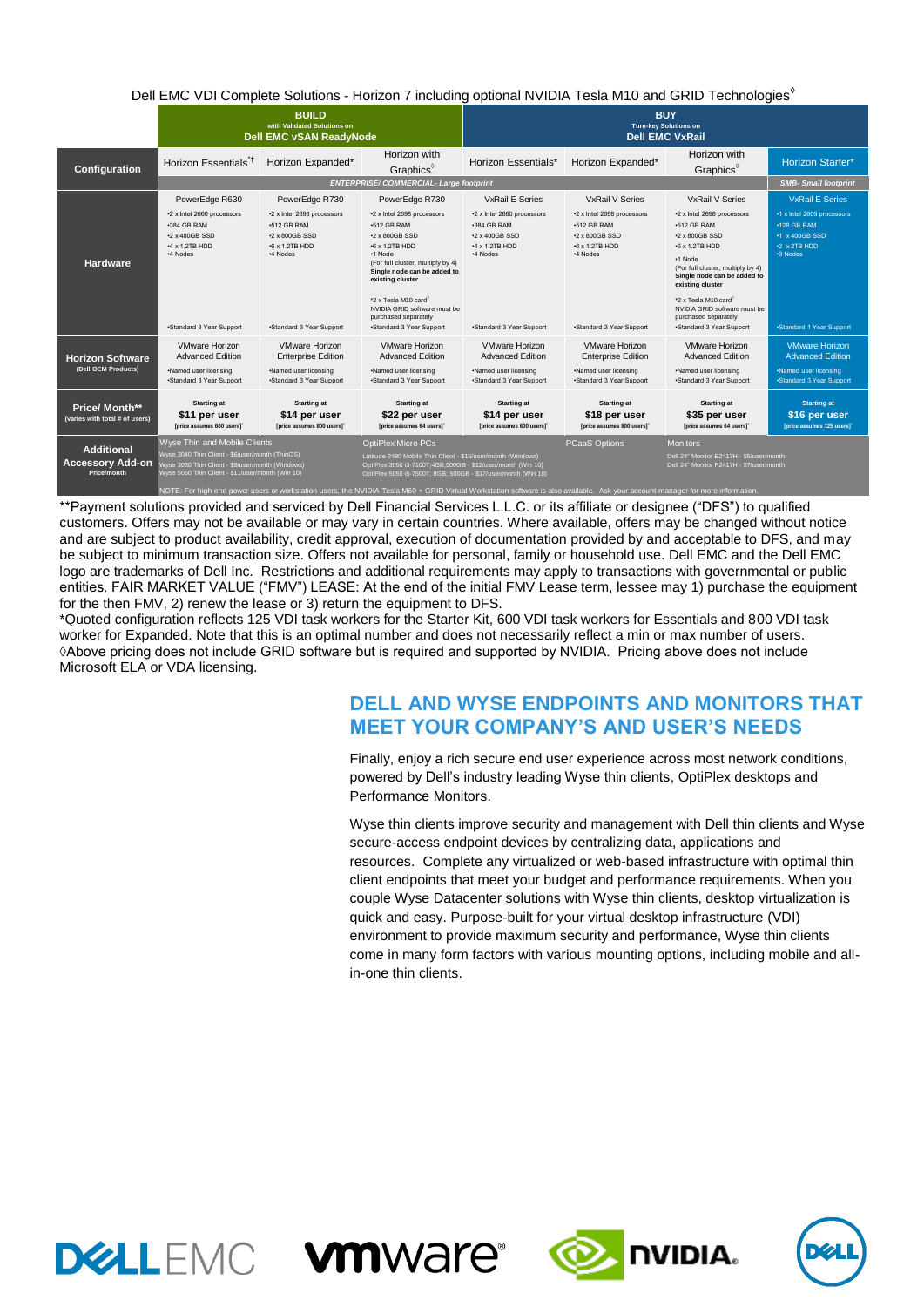## Dell EMC VDI Complete Solutions - Horizon Apps

|                                                                                  | <b>BUILD</b><br>with Validated Solutions on<br><b>Dell EMC vSAN ReadyNode</b>                                                                                                                                                                                                                      |                                                                                                                                      | <b>BUY</b><br><b>Turn-key Solutions on</b><br><b>Dell EMC VxRail</b>                                                                                                                                                                              |                                                                                                                                 |  |  |  |
|----------------------------------------------------------------------------------|----------------------------------------------------------------------------------------------------------------------------------------------------------------------------------------------------------------------------------------------------------------------------------------------------|--------------------------------------------------------------------------------------------------------------------------------------|---------------------------------------------------------------------------------------------------------------------------------------------------------------------------------------------------------------------------------------------------|---------------------------------------------------------------------------------------------------------------------------------|--|--|--|
| Configuration                                                                    | Horizon Apps Standard                                                                                                                                                                                                                                                                              | <b>Horizon Apps</b><br>Advanced                                                                                                      | Horizon Apps Standard                                                                                                                                                                                                                             | Horizon Apps<br>Advanced                                                                                                        |  |  |  |
|                                                                                  | <b>ENTERPRISE/COMMERCIAL-Large footprint</b>                                                                                                                                                                                                                                                       |                                                                                                                                      |                                                                                                                                                                                                                                                   |                                                                                                                                 |  |  |  |
|                                                                                  | PowerEdge R630                                                                                                                                                                                                                                                                                     | PowerEdge R630                                                                                                                       | <b>VxRail E Series</b>                                                                                                                                                                                                                            | <b>VxRail E Series</b>                                                                                                          |  |  |  |
| <b>Hardware</b>                                                                  | -2 x Intel 2698 processors<br>$\cdot 512$ GB RAM<br>$\cdot$ 2 x 800GB SSD<br>$-6x$ 1.2TB HDD<br>*4 Nodes<br>•Standard 3 Year Support                                                                                                                                                               | -2 x Intel 2698 processors<br>$\cdot 512$ GB RAM<br>$\cdot$ 2 x 800GB SSD<br>$-6x$ 1.2TB HDD<br>*4 Nodes<br>•Standard 3 Year Support | -2 x Intel 2698 processors<br>$\cdot 512$ GB RAM<br>$\cdot$ 2 x 800GB SSD<br>$-6x$ 1.2TB HDD<br>*4 Nodes<br>•Standard 3 Year Support                                                                                                              | -2 x Intel 2698 processors<br>$-512$ GB RAM<br>$\cdot$ 2 x 800GB SSD<br>$-6x$ 1.2TB HDD<br>-4 Nodes<br>•Standard 3 Year Support |  |  |  |
| <b>Horizon Software</b><br>(Dell OEM Products)                                   | <b>VMware Horizon</b><br><b>Apps Standard Edition</b><br>•Named user licensing<br>•Standard 3 Year Support                                                                                                                                                                                         | <b>VMware Horizon</b><br>Apps Advanced Edition<br>·Named user licensing<br>•Standard 3 Year Support                                  | <b>VMware Horizon</b><br>Apps Standard Edition<br>·Named user licensing<br>•Standard 3 Year Support                                                                                                                                               | <b>VMware Horizon</b><br><b>Apps Advanced Edition</b><br>·Named user licensing<br>•Standard 3 Year Support                      |  |  |  |
| <b>Price/ Month**</b><br>(varies with total # of Hosted<br><b>Apps Sessions)</b> | <b>Starting at</b><br>\$7 per user<br>[price assumes 1400 Hosted Apps<br>Sessions1°                                                                                                                                                                                                                | <b>Starting at</b><br>\$10 per user<br><b>[price assumes 1400 Hosted Apps</b><br>Sessions <sup>10</sup>                              | <b>Starting at</b><br>\$10 per user<br><b>[price assumes 1400 Hosted Apps</b><br>Sessions <sup>10</sup>                                                                                                                                           | <b>Starting at</b><br>\$13 per user<br><b>[price assumes 1400 Hosted Apps</b><br>Sessions]                                      |  |  |  |
| <b>Additional</b><br><b>Accessory Add-on</b><br><b>Price/month</b>               | Wyse Thin and Mobile Clients<br>Wyse 3040 Thin Client - \$6/user/month (ThinOS)<br>Wyse 3030 Thin Client - \$9/user/month (Windows)<br>Wyse 5060 Thin Client - \$11/user/month (Win 10)<br><b>Monitors</b><br>Dell 24" Monitor E2417H - \$5/user/month<br>Dell 24" Monitor P2417H - \$7/user/month |                                                                                                                                      | <b>OptiPlex Micro PCs</b><br>Latitude 3480 Mobile Thin Client - \$15/user/month (Windows)<br>OptiPlex 3050 i3-7100T;4GB;500GB - \$12/user/month (Win 10)<br>OptiPlex 5050 i5-7500T; 8GB; 500GB - \$17/user/month (Win 10)<br><b>PCaaS Options</b> |                                                                                                                                 |  |  |  |

\*\*Payment solutions provided and serviced by Dell Financial Services L.L.C. or its affiliate or designee ("DFS") to qualified customers. Offers may not be available or may vary in certain countries. Where available, offers may be changed without notice and are subject to product availability, credit approval, execution of documentation provided by and acceptable to DFS, and may be subject to minimum transaction size. Offers not available for personal, family or household use. Dell EMC and the Dell EMC logo are trademarks of Dell Inc. Restrictions and additional requirements may apply to transactions with governmental or public entities. FAIR MARKET VALUE ("FMV") LEASE: At the end of the initial FMV Lease term, lessee may 1) purchase the equipment for the then FMV, 2) renew the lease or 3) return the equipment to DFS.

\*Quoted configuration reflects 1400 RDHS Hosted Apps Sessions for all configurations. Note that this is an optimal number and does not necessarily reflect a min or max number of sessions.

◊ Pricing above does not include Microsoft ELA or VDA licensing.

Dell Monitors come in many different sizes and performance options. The E2417H is an affordable 23.8" Full HD monitor with essential productivity-boosting features including wide viewing angle, optimized eye comfort and easy connectivity with both legacy and current PCs. The P2417H is enhanced productivity features on a 23.8" Full HD monitor including slim border design, great for **productivity-boosting dual monitor set-ups,** Dell Easy Arrange to keep you organized while multitasking, easy side access to USB 3.0 ports, full adjustability, a wide viewing angle and optimized eye comfort.

Dell's PC as a Service – A simplified service for the modern workforce with predictable price per seat per month - Adopt a better long-term solution and reduce costs with Dell's new flexible consumption options, including PC as a Service – a convenient solution that gives you a predictable price per seat per month. Hardware, software and PC lifecycle services including award-winning support and financing are all combined in one convenient bundle. Getting your employees the latest technology, keeping your business productive and freeing IT of day-to-day management are just some of the benefits. Discover all of the reasons why PC as a Service can change how you do business.